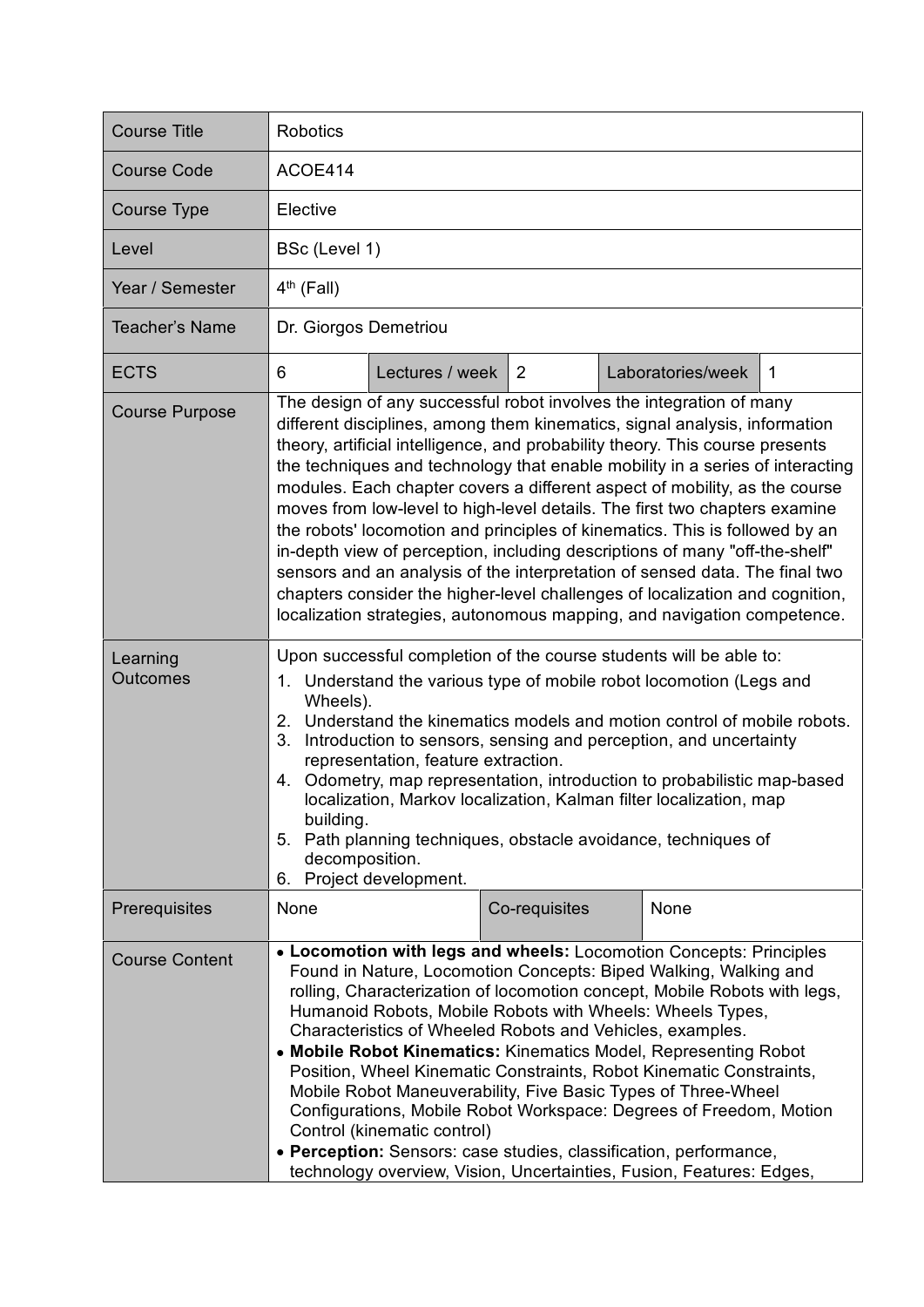|                         | Histograms, Fingerprints, Lines, Planes<br>• Localization and Mapping: Intro, odometry, map representations,<br>Markov localization, Kalman filter and SLAM<br>. Path Planning and Navigation: Configuration Space for a mobile robot,<br>Road-Map Path Planning: Visibility Graph, Voronoi Diagram, Cell<br>Decomposition, Path / Graph Search Strategies, Potential Field Path<br>Planning, Obstacle Avoidance: Vector Field Histogram, The Bubble Band<br>Concept, Basic Curvature Velocity Methods, Lane Curvature Velocity<br>Methods, Dynamic Window Approach, The Schlegel Approach, ETH-ASL<br>Approach, Localization: Position Estimation, Mapping: Environment<br>Representation                                                                                                                                                                                                                                                                                                                                                                                                                                                                                                                                                                                                                                                                                                                                                                                                                                                                       |
|-------------------------|------------------------------------------------------------------------------------------------------------------------------------------------------------------------------------------------------------------------------------------------------------------------------------------------------------------------------------------------------------------------------------------------------------------------------------------------------------------------------------------------------------------------------------------------------------------------------------------------------------------------------------------------------------------------------------------------------------------------------------------------------------------------------------------------------------------------------------------------------------------------------------------------------------------------------------------------------------------------------------------------------------------------------------------------------------------------------------------------------------------------------------------------------------------------------------------------------------------------------------------------------------------------------------------------------------------------------------------------------------------------------------------------------------------------------------------------------------------------------------------------------------------------------------------------------------------|
| Teaching<br>Methodology | This is a project base course. Lectures will be given 3 times a week in a<br>classroom where the concepts and technologies of mobile robotics will be<br>covered. The lectures are available on the University Learning site and<br>they will be presented using PowerPoint slide presentations. In addition to<br>this, supplement papers related to the topic will be given to the students to<br>study. Students will be advised to use the reference books for further<br>reading and practice.<br>For every subject that will be presented, homework will be assigned in<br>order to reinforce the material. Students will use the textbook, reference<br>textbooks and supplemental papers to solve the homework problems.<br>Example problems will be solved during lectures in order to help the<br>students understand the material better.<br>Students are assessed continuously and their knowledge is checked<br>through the midterm exam and homework. They are prepared for final<br>exam, by revision on the matter taught, problem solving and concept<br>testing and are also trained to be able to deal with time constraints and<br>revision timetable.<br>A final group project will be assigned after the midterm is completed. The<br>groups will be between 3-4 students and they will be dived based on their<br>expertise and interest. A number of lecture hours will be devoted to<br>assigning and assisting in the development of the project. The students will<br>show their weekly progress to the professor during class hours. |
| <b>Bibliography</b>     | Textbooks:<br>Roland Siegwart, Illah Nourbakhsh and Davide Scaramuzza.<br>$\bullet$<br>"Introduction to Autonomous Mobile Robots", 2nd Edition, MIT Press,<br>ISBN 0-262-19502-X<br>References:<br>John J. Craig. "Introduction to Robotics – Mechanics and Control", 3rd<br>Edition, ISBN: 0201-54361-3, Prentice Hall, 2005.<br>Saeed B. Niku. "Introduction to Robotics: Analysis, Systems,<br>$\bullet$<br>Applications", ISBN: 0-13-061309-6, Prentice Hall, 2001.<br>James L. Fuller. "Robotics: Introduction, Programming, and Projects",<br>$\bullet$<br>2 <sup>nd</sup> Edition, ISBN: 0-13-095543-4, Prentice Hall, 1999.<br>Sensors for Mobile Robots --- Theory and Application, H. R. Everett, A.<br>٠<br>K. Peters, Ltd, ISBN 1-56881-048-2.<br>Introduction to AI Robotics, Robin R. Murphy, The MIT Press, 2000,<br>$\bullet$<br>ISBN 0-262-13383-0.<br>Computational Principles of Mobile Robotics, Gregory Dudek, Michael<br>$\bullet$<br>Jenkin, Cambridge University Press, 2000, ISBN 0-521-56876-5.<br>Fundamentals of Robotics --- Analysis and Control, Robert J. Schilling,<br>$\bullet$<br>Prentice Hall, 1990, ISBN 0-13-344433-3.                                                                                                                                                                                                                                                                                                                                                                                                    |